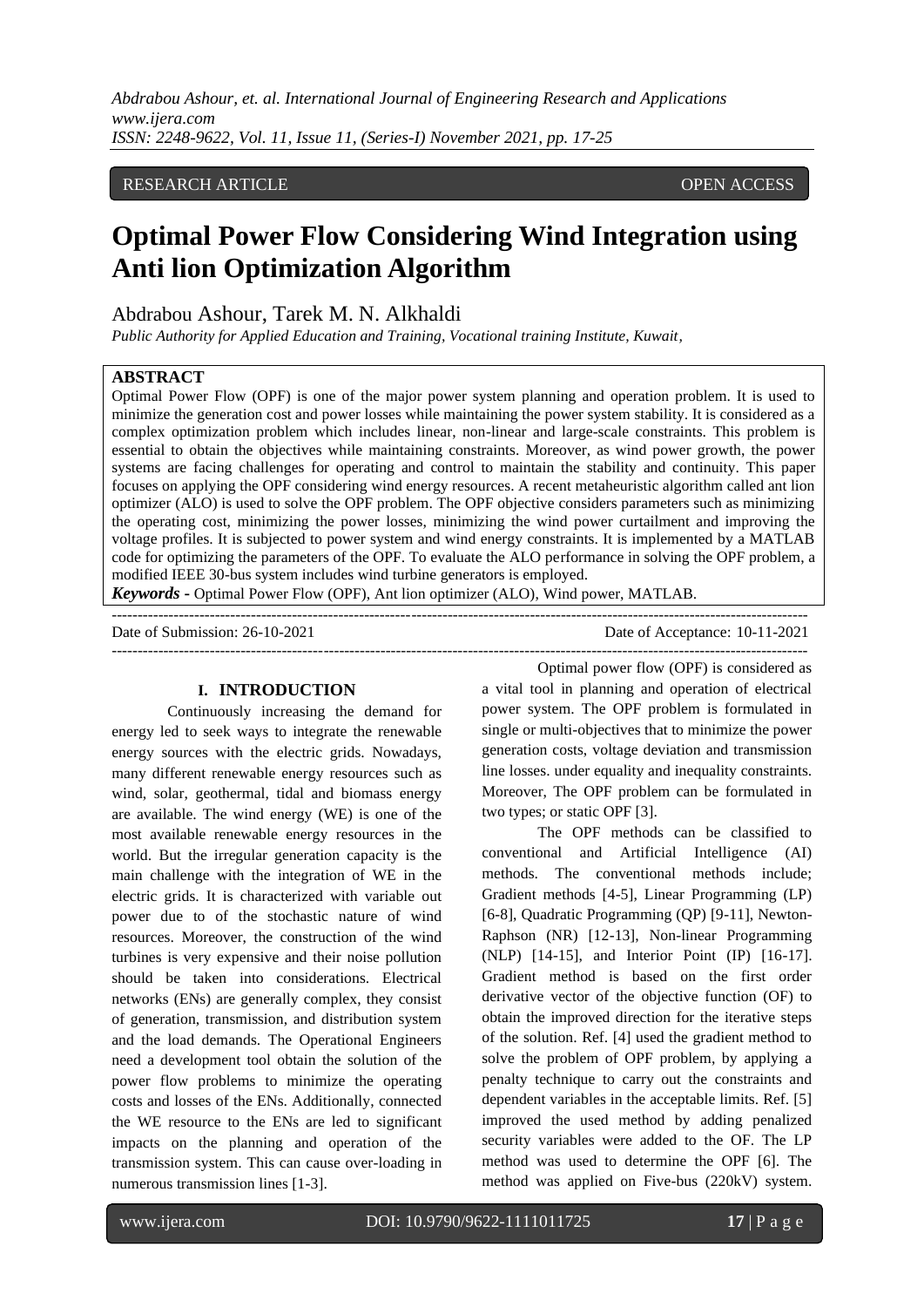Ref. [7] applied the LP method to find the optimal locations in distribution network to install the capacitors while minimizing the power losses. In Ref. [8] the generator reactive limits and the losses of power were minimized based on the LP method. In each iteration, the OF and the constraints were linearized. The generalized Quadratic method was applied for solving the OPF [9]. The method used the sensitivity of the OF with optimally adjustments the constraints. Ref. [10] introduced an optimization model to the reactive power based on the successive QP method. Ref. [11] formulated the problem of economic dispatch as a QP problem then was solved by using the Wolfe's algorithm. NR method was applied to solve real time emission dispatch problem considering the sensitivity factors [12]. The NR method was modified to include the unified power flow controller (UPFC) [13]. A combined method of network flow programming and QP was applied to solve the multi-area economic dispatch problem [14]. Bothe the NLP and LP were used to solve the reactive OPF to locate the reactive power among the deregulated system and generators [15]. The IP based primal dual logarithmic was presented to solve the reactive power dispatch problem [14]. Ref. [15] solved the OPF problem by using the IP method for nonlinear programming. The most aforementioned methods are suffered from weak in dealing with qualitative constraints, required differentiability and linearization and poor convergence.

Recently, many intelligent optimization techniques were applied and adapted to solving many types of the multi objective OPF different in the OF and constraints [16-35]. The genetic algorithm (GA) was used to solve a large-scale economic dispatch [16]. The ramp-rate limits, network losses and prohibited zone's avoidance were considered in solving the problem. Ref. [17] introduced a hybrid GA and Mat power to solve the OPF problem. Ref. [18] constructed the OPF problem as multi-objective optimization problem. The particle swarm optimization (PSO) was used to solve the conventional ED problem where the OF is a quadratic cost function and nondifferential region [19, 20]. The valve point effects were considered in [21]. The PSO-fuzzy and GA-fuzzy optimization were used to determine the OPF [22]. Artificial Bee colony (ABC) technique was used to solve the OPF problem [23]. It was tested by applying it on IEEE-

14 and 30 bus system. Ref. [24] applied a modified ABC technique to solve the OPF problem containing continuous and discrete variables. The differential evaluation (DE) method was introduced in [25] to solve the OPF as a multi-objective problem to control the Pareto size. Ref. [26] applied a modified DE technique to solve the OPF problem with nonconvex and smooth fuel cost of generators. The grey wolf optimizer (GWO) technique was used in [27] to solve the OPF problem. The line stability index was taken into consideration while solving the OPF problem. Moreover, the Pareto method was used to obtain the best point for the multi-objective function. An optimal reactive power dispatch problem was solved using GWO technique [28]. The shuffle frog leaping (SFL) technique was modified for solving the multi-objective OPF considering the emission constraint [29, 30]. The augmented Lagrangian relaxation method was used to solving the multi-area decentralized OPF in electrical power system [31].

Recently, the rate of the wind energy was increased in the electric networks, so the researchers were concerned about how to integrate a large penetration of non-dispatchable wind power generation without disrupting the power balance in the electric network. The OPF problem was solved considering the WE in [32]. the Weibull Distribution Function was used to model the alternatives of wind speed. Moreover, the guided artificial bee colony (GABC) method was used to obtain the OPF optimization problem solution. The Gravitational Search Algorithm (GSA) and the Moth Swarm Algorithm (MSA) were used as hybrid technique to obtain the solution of the OPF problem for power system connecting to WE source [33]. Ref. [34] presented a real-time (minute-to-minute) and day ahead (every 15 minutes) for OPF to obtain the optimum values of the control variables in the electric networks. Ref. [35] introduced a three level of adaptive robust OPF considering WE in the electric networks. Both the uncertainty of wind speed and demand were characterized.

# **II. WIND POWER GENERATION MODEL**

The Weibull probability distribution functions,  $g(v)$ , are used to describe the variation of wind speed characteristics with the scale factor, s,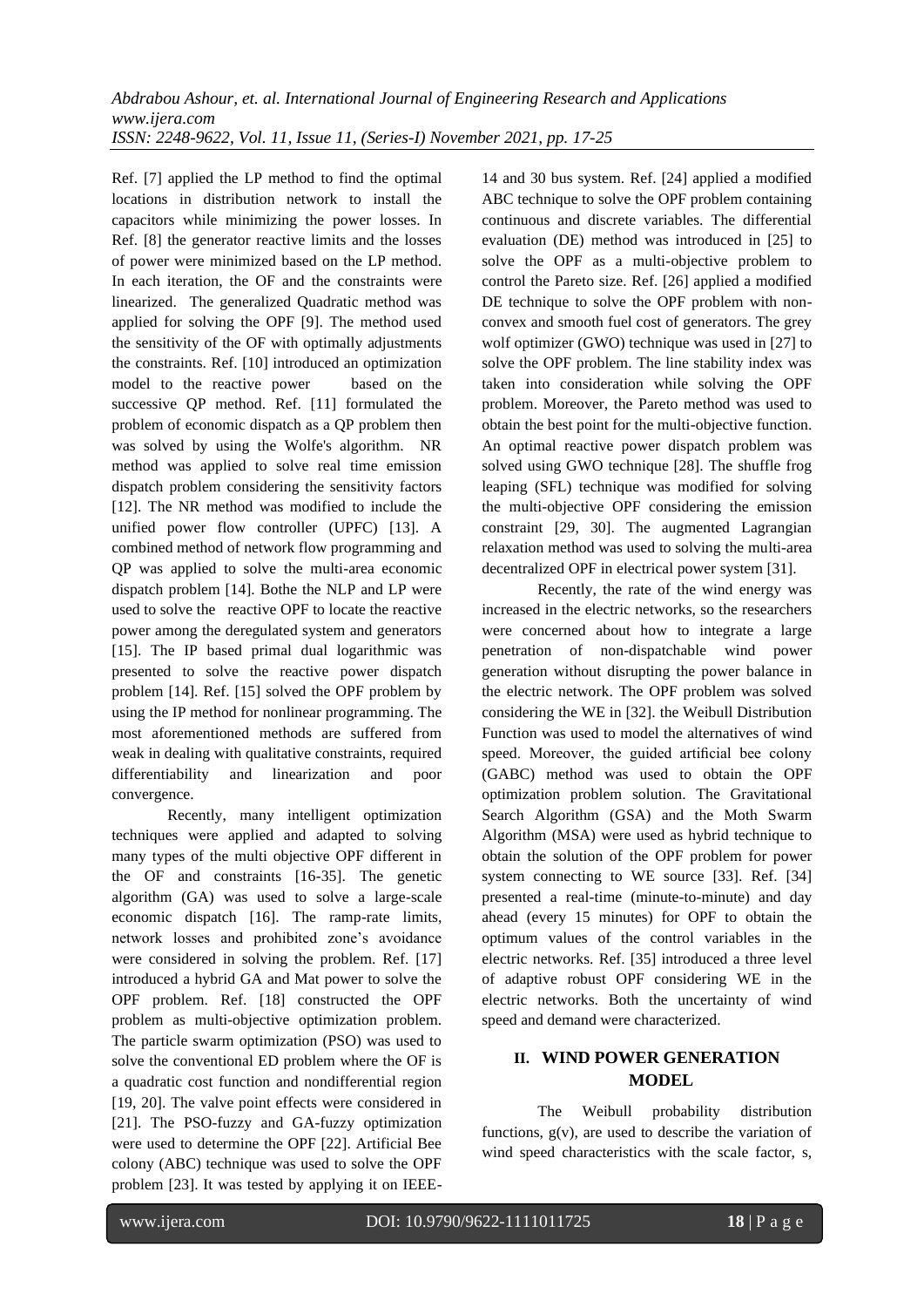and shape factor, k. For any time period, the wind speed probability is given by [32];

$$
g(v) = \left(\frac{k}{s}\right) \left(\frac{v}{s}\right)^{(k-1)} \cdot e^{-(v-s)^k} \qquad 0 < v < \infty \tag{1}
$$

where  $s$  and  $k$  are the scale and shape factors respectively.  $\nu$  is the wind speed m/s. The wind speed probability that will be equal or less than *v* is defined as the cumulative distribution function, *G(v)*. It can be expressed by the following equation;

$$
G(v) = 1 - e^{-\left(\frac{v}{s}\right)^k} \tag{2}
$$

The output power from the wind turbine,  $P_w$ , in watts can be calculated as a function of wind speed [36].

$$
P_{w} = \begin{cases} 0 & v_{\text{cut-in}} \ge v \ge v_{\text{cut-off}} \\ 0.5\rho A C_{p} v^{3} & v_{\text{cut-in}} \le v \le v_{\text{rated}} \\ P_{w}^{r} & v_{r} \le V \le v_{\text{cut-off}} \end{cases}
$$
(3)

where  $P_w'$  is the rated wind turbine power at rated wind speed or higher. *ρ* and *A* are the air density and wind turbine blade swept area, respectively.  $C_p$  is the power coefficient and equal 0.3.  $v_{\text{cut-in}}$ ,  $v_{\text{cut-off}}$  and  $v_r$  are the cut-in, cur-out and rated speed. Figure 1 illustrated the wind turbine output power curve.



Fig. 1 Wind turbine output power curve

#### **III. PROBLEM FORMULATION OF OPF**

The OPF model is demonstrated in this section as a multi-objective optimization problem. OPF has an OF subject to some equality and inequality constraints. In this paper, it is proposed that, the OPF is a non-linear problem to reduce the cost by controlling the values of the control variables with respect some specific constraints.

#### *3.1 Objective function*

The objective of the OPF problem is to reduce the operation costs with satisfying the systems constraints. Thus, the proposed OF is constructed from cost functions; minimizing the generation cost of the fossil fuel generators, minimizing the wind power cost, minimizing the shortage of wind power expected reserve cost and finally, the cost of emissions. The total cost function can be represented as follows;

 $OF = C_1(P_g) + C_2(P_w) + C_3(P_w, P_{w,av}) + C_4(P_g)_{(A)}$ where  $C_1(P_q)$ ,  $C_2(P_w)$ ,  $C_3(P_w, P_{w,av})$  and  $C_4(P_q)$ are the thermal generation units fuel cost, the cost of wind power generation, cost for not consuming the available wind power and cost of Carbon emission, respectively.

*(i) Thermal generation fuel cost function*

It can be defined by quadratic equation as illustrated in (5);

$$
C_1(P_g) = \sum_{i=1}^{N} (\alpha_i + \beta_i P_{g,i} + \gamma_i P_{g,i}^2)
$$
 (5)

where  $N_g$  is the number of thermal generation units. *P*<sub>*g*,*i*</sub> is the active power produced from  $i^{th}$  unit.  $\alpha_i$ ,  $\beta_i$ , and  $\gamma_i$  are the constants of fuel cost of  $i^{th}$  unit. *(ii) Wind power cost*

The WE cost is depended on the purchase agreement between the grid operators and the owners of the wind farms. It can be expressed by (6).

$$
C_2(P_w) = \sum_{j=1} (cd_j.P_{w,j})
$$
\n(6)

where  $N_w$  is the number of wind turbines.  $P_{w,j}$ represents the active power produced from  $j<sup>th</sup>$  wind turbine and  $cd_j$  is the cost coefficient of  $j<sup>th</sup>$  wind turbine.

#### *(iii) Curtailed wind power cost*

The under estimation of the wind power generated can cause wind power exceeds the precalculated value. So, some problems can be happened such as congestion in some transmission lines. This leads to power curtailment from the wind turbines during normal operation.

$$
C_3(P_w, P_{w,av}) = \sum_{l=1}^{N_w} (P_{av,l} - P_{w,l})
$$
\n(7)

where  $P_{av,l}$  is the available generated wind power of Ith wind turbine.  $P_{w,l}$  represents the active power produced from  $j<sup>th</sup>$  wind turbine.

# *(iv) Emission cost*

The emission cost is referred to minimizing the pollution of air produced from the thermal power plants. It represents by carbon penalization and can be expressed by;

$$
C_4(P_g) = h \sum_{i=1}^{N_g} (a_i + b_i P_{g,i} + c_i P_{g,i}^2)
$$
\n(8)

where a, b and c are the thermal generators emission coefficient and h is the value of carbon tax.

#### *3.2 OPF problem constraints*

The OPF problem constraints include balance of active and reactive power at any busbar, active and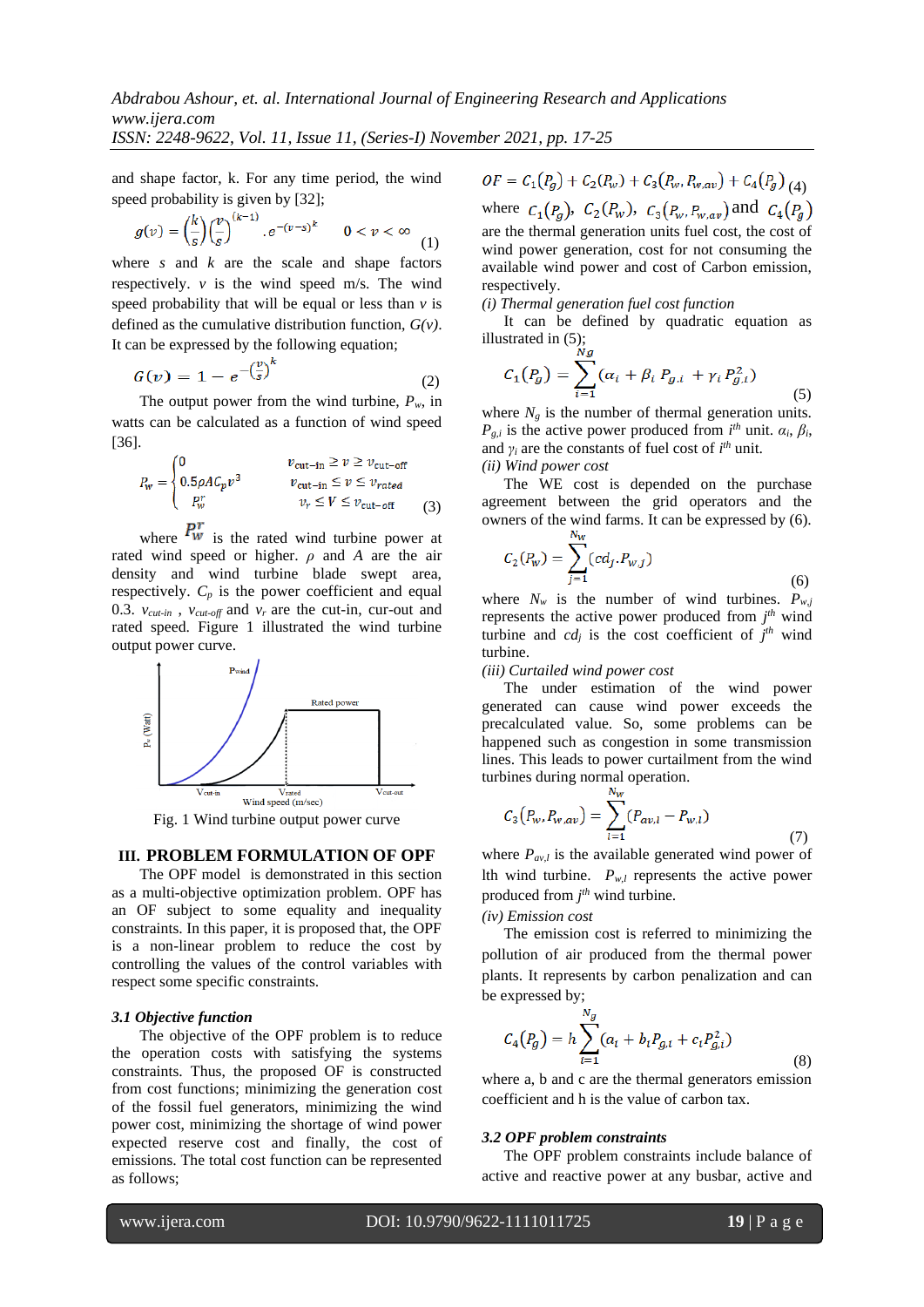reactive generation power, voltage magnitudes at busbars, active power produced from wind turbines, limits of reactive output power of wind turbines, shunt reactive power injections, and lines flow limits.

# *(i) Active and reactive power balance*

The balance equation of the active and reactive power is represented by (9) and (10);

$$
P_{g,i} - P_{L,i} = \sum_{j=1}^{N_b} (|V_i||V_j|(G_{ij}\cos(\delta_{ij}) + B_{ij}\sin(\delta_{ij})) i \in N_b
$$
  
\n
$$
Q_{g,i} - Q_{L,i} = \sum_{j=1}^{N_b} (|V_i||V_j|(G_{ij}\sin(\delta_{ij}) - B_{ij}\cos(\delta_{ij})) i \in N_b
$$
\n(10)

where  $P_{L,i}$  and  $Q_{L,i}$  are bus  $i^{th}$  active and reactive loads and  $N_b$  is the total number of busbars.  $|V_i|$  and  $|V_j|$  are voltage magnitudes at bus  $i^{th}$  and  $j^{th}$ , respectively.  $B_{ij}$  and  $G_{ij}$  are the susceptance and conductance of transmission line connected between bus  $i^{th}$  and bus  $j^{th}$ .

#### *(ii) Active and reactive generation power limits*

The active and reactive generation power from the generators and wind turbines, should be limited within their lower and upper values.

$$
P_{g,i}^{min} \le P_{g,i} \le P_{gi}^{max} \qquad i = 1, 2, ..., N_g
$$
\n
$$
Q_{g,i}^{min} < Q_{g,i} < Q_{g,i}^{max} \qquad i = 1, 2, ..., N_g
$$
\n
$$
(11)
$$

$$
Q_{g,i} \ge Q_{g,i} \ge Q_{g,i} \qquad i = 1,2,...,N_g
$$
\n
$$
0 \le P_{w,i} \le P_{w,i}^{max} \qquad i = 1,2,...,N_{w}
$$
\n(12)

$$
0 \le P_{w,i} \le P_{w,i} \quad t = 1, 2, ..., N_w
$$
\n
$$
-[(S_{w,i})^2 - (P_{w,i})^2] \le Q_{w,i}^2 \le [(S_{w,i})^2 - (P_{w,i})^2] \quad i = 1, 2, ..., N_w
$$
\n
$$
(13)
$$

where  $S_{w,i}$  and  $Q_{w,i}$  are the apparent and reactive power of the wind turbine.

# *(iii) Buses voltage limits*

The voltage magnitudes of buses should be restricted within their limitations as follows:

$$
|V_i^{min}| \le |V_i| \le |V_i^{max}| \quad i = 1, 2, ..., N_b \tag{15}
$$

#### *(iv) Transmission lines flow limits*

The maximum power flow constraints for transmission lines are included into the OPF problem by (16).

$$
\left|S_{ij}\right| \le S_{ij}^{max} \tag{16}
$$

where  $S_{ij}$  is the flow apparent power and  $S_{ij}^{max}$  is the limit of line flow in line between bus  $i^{th}$  and  $j^{th}$ .

# *(v) Reactive power injection constraint*

The capability of reactive power compensation which can be provided by shunt VAR compensator is restricted by their maximum and minimum limits as illustrated by (17).

$$
Q_{c,i}^{min} \le Q_{c,i} \le Q_{c,i}^{max} \qquad i \in N_c \tag{17}
$$

where  $Q_{c,i}$  is the reactive power injected to bus  $i^{th}$ , Nc is the number of shunt capacitor bus.  $Q_{c,i}^{max}$  and  $Q_{c,i}^{min}$  are the maximum and minimum value of injected reactive power.

# **IV. PROPOSED ANT LION OPTIMIZER ALGORITHM**

The ALO technique is considered as one of the most fertile, reliable and robust optimization techniques. It is deduced from mimic the behavior of the ant-lion bug for hunting the pry. The ant-lion life cycle contains two stages. First stage is the larvae; the most life of ant-lion is occurred in larvae and is taken for hunting. While the second stage is the adult period, which is taken for reproduction [34-35]. The larvae dig a conical shape trap in the sand by moving over a circular path and throwing the sand with their shovel-shape head. After digging the trap, the larvae buried themselves under the sand in the center of the trap and waited for the ants or other prey to be trapped in the hole [36]. Ants fall into the trap due to the steep slope of their sides and their sharp edge. When the ant falls into the hole, it tries to climb over the walls of the hole to escape from it. Antlion tries to catch it by wiping sand toward the bottom of the hole and trying to bite it. After the ant has pulled and eats it, Antlions tosses food scraps and sand out of the hole and prepares the trap for the next hunting.

In this paper, the ALO is implemented to solve the OPF problem with connecting wind turbines. First the data of the test system (thermal generations units, transmission lines, loads, and wind power) is read. Second, the ALO parameters and the population are initialized. Third, the objective function is determined for every ant and antlion then assign the fitness value. While the number of iterations is less than the maximum number of iterations, update the antlion position by updating c and d parameters using the roulette wheel. Then the fitness of the ants is calculated and replace the antlion with the corresponding ant. Finally update the elite if the antlion becomes fitter than the elite. The flowchart of the proposed ALO algorithm is illustrated in Fig. 2.

# **V. TEST SYSTEM**

The IEEE 30-bus system as shown in Fig. 3 is modified for testing the proposed ALO algorithm for solving the OPF problem including wind power sources. This system consists of thirty buses; six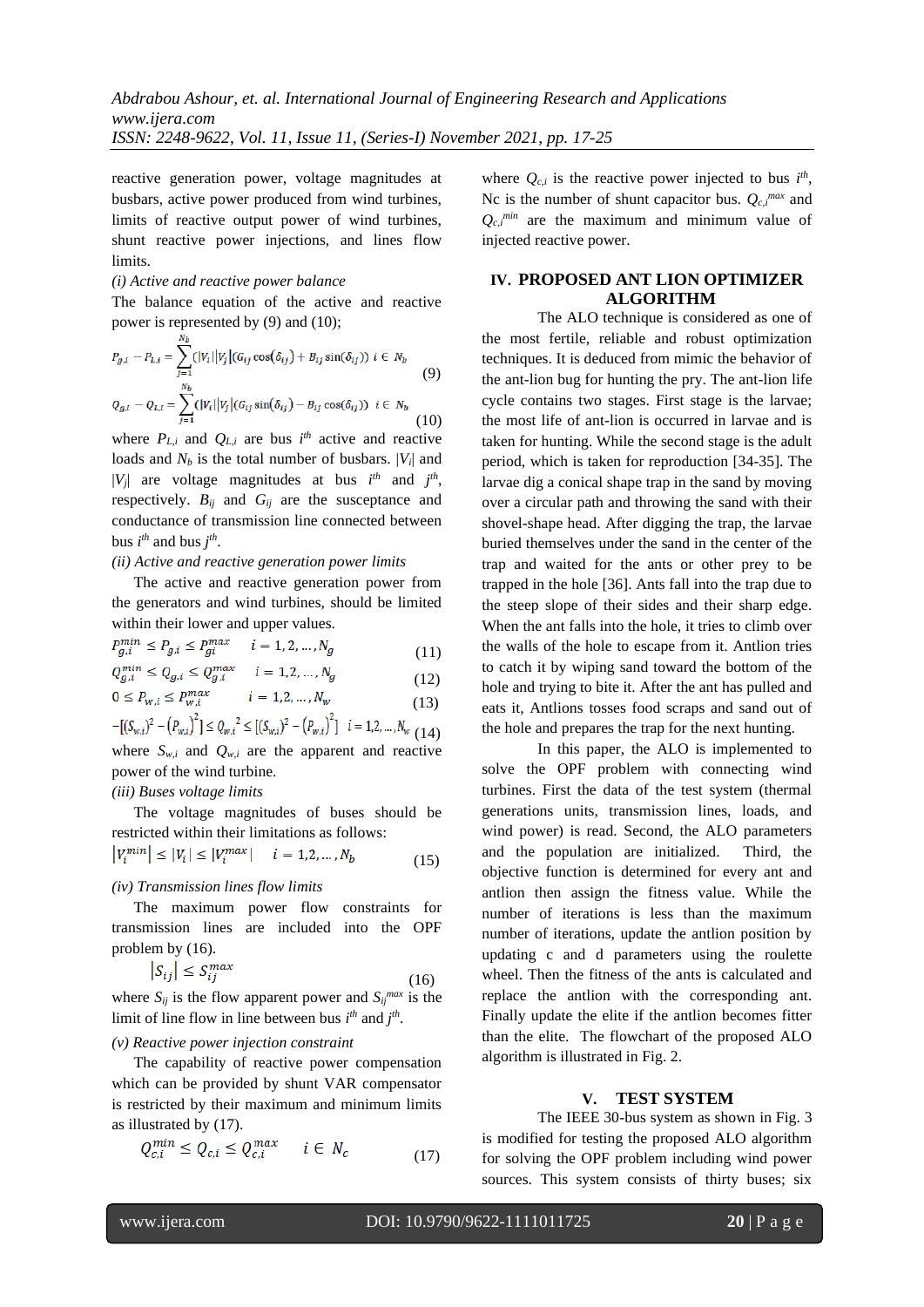thermal generator units at buses 1, 2, 5, 8, 11, and 13. There are forty-one transmission lines, and four transformers with off-nominal tap ratio in line 6-9, 6-10, 4-12, and 28-27 as illustrated in Table 1. For the state variables such as voltages at load buses, the limits are between 0.95 and 1.1p.u. Table. 2 illustrates the generators data and their cost coefficients.



Fig. 2 proposed ALO algorithm Flow chart

Table. 1 Transformers off nominal tap settings

| From<br><b>Bus</b> | <b>To</b><br><b>Bus</b> | Tap setting Voltage (Pu) |
|--------------------|-------------------------|--------------------------|
|                    |                         | 0.978                    |
|                    | 10                      | 0.969                    |
|                    | 12                      | 0.932                    |
| 28                 | 27                      | 0.968                    |

Table. 2 Generator data and cost coefficients

| <b>Bus</b> | $\mathbf{P_g}^{\min}$ |               | $Q_g^{min}$ |                               |              | <b>Cost Coefficients</b> |         |
|------------|-----------------------|---------------|-------------|-------------------------------|--------------|--------------------------|---------|
| No.        |                       | $P_{g}^{max}$ |             | $\mathbf{Q_g}^{\mathrm{max}}$ | $\alpha$     |                          |         |
|            | 50                    | 200           | $-20$       | 200                           | $\Omega$     | $\overline{c}$           | 0.00375 |
| 2          | 20                    | 80            | $-20$       | 100                           | $\mathbf{0}$ | 1.75                     | 0.0175  |
| 5          | 15                    | 50            | $-15$       | 80                            | $\mathbf{0}$ |                          | 0.0625  |
| 8          | 10                    | 35            | $-15$       | 60                            | $\mathbf{0}$ | 3.25                     | 0.00834 |
| 11         | 10                    | 30            | $-10$       | 50                            | $\mathbf{0}$ | 3                        | 0.025   |
| 13         | 12                    | 40            | $-15$       | 60                            | $\mathbf{0}$ | 3                        | 0.025   |



Fig. 3 Single line diagram of IEEE 30-bus system

#### **VI. RESULTS AND DISCUSSIONS**

To verify the efficiency and effectiveness of the proposed ALO method based OPF, two case studies are performed on the test system (Modified IEEE 30-bus system). First case, perform the OPF without connecting the wind turbines for different objective functions. Second case, the wind turbines are connected and the ALO-based OPF algorithm are performed on the test system. For all cases, the tolerance is selected to be  $10^{-4}$  p.u. The proposed ALO-based OPF is executed by MATALB program.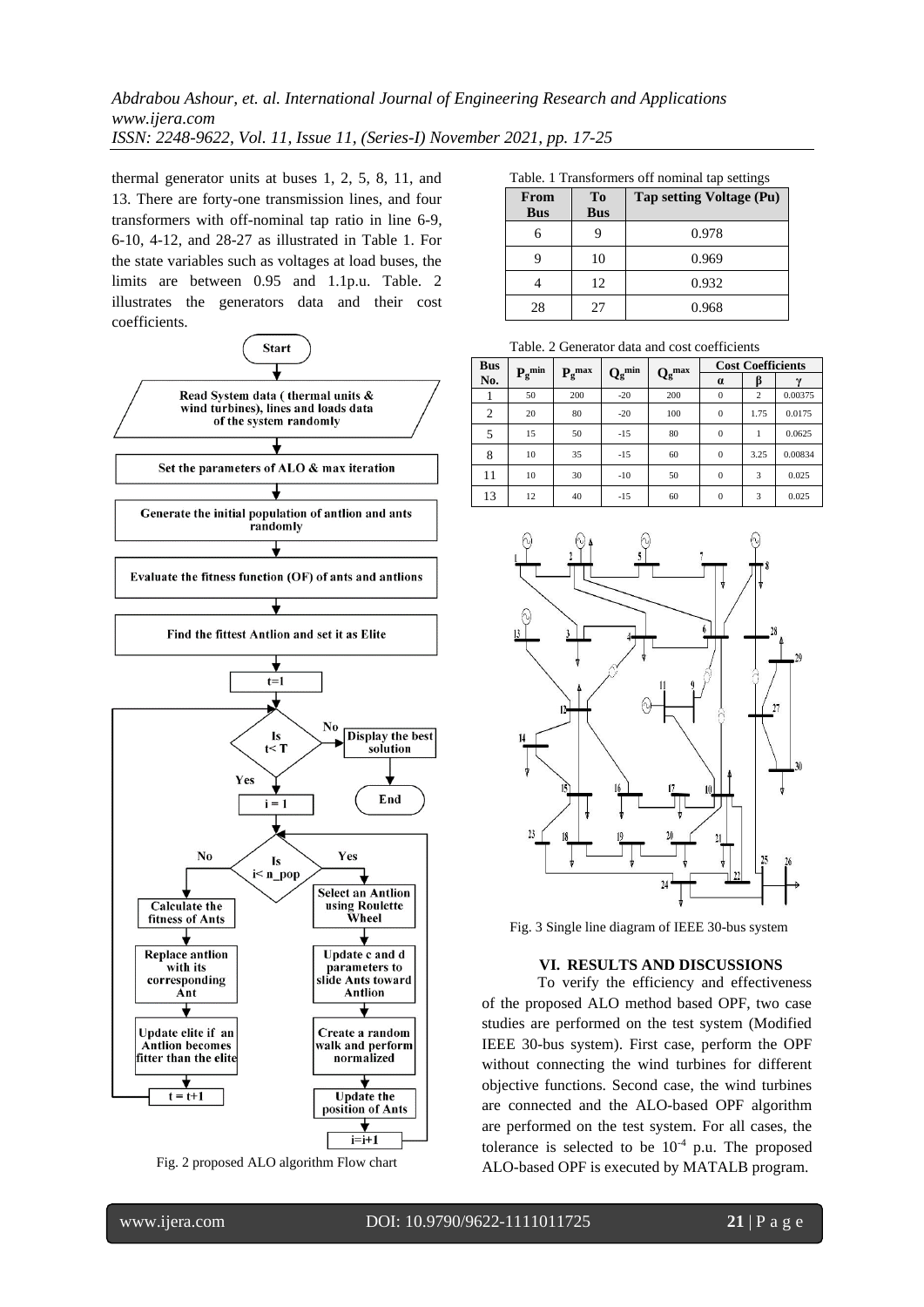# *6.1 Solution the OPF without connecting wind power*

To perform this case, the OF in (4) is reduced by removing the terms of cost of WE generation. Only the fuel cost function is applied for this case. The generator and transmission data are illustrated in Tables 1 and 2. The optimum fuel cost determined from the proposed ALO-OPF method is compared with other optimization methods. As illustrated from Table. 3, the best fuel cost obtained from ALO-OPF method is 800.0463 (\$/h) that is lower than that obtained from ABC and GSA algorithms [23, 33] reported in the literatures. Also, none of the compared algorithms satisfy all available mentioned technical constraints. Table. 3 demonstrates that; all the buses voltage magnitude values are within the limits. Moreover, the convergence curve of the ALO-OPF is illustrated in Fig. 4. The ALO method needs lower time to find the optimal solution than the other two methods.

Table.3 OPF without considering WE.

| <b>Control</b><br>variables                | <b>ALO</b> | <b>GSA</b> | <b>ABC</b> |
|--------------------------------------------|------------|------------|------------|
| $P_{g1}$                                   | 177.37     | 176.46     | 175.89     |
| $P_{g2}$                                   | 48.68      | 48.86      | 48.86      |
| $P_{g5}$                                   | 21.37      | 21.76      | 21.64      |
| $P_{g8}$                                   | 21.2       | 21.43      | 22.4       |
| $P_{g11}$                                  | 11.91      | 12.16      | 12.41      |
| $P_{g13}$                                  | 12         | 12         | 12         |
| $ V_1 $                                    | 1.089      | 1.0701     | 1.0433     |
| $ V_2 $                                    | 1.068      | 1.0568     | 1.0235     |
| $ {\bf V}_5 $                              | 1.035      | 1.0641     | 1.0021     |
| $ V_8 $                                    | 1.067      | 1.041      | 1.015      |
| $ V_{11} $                                 | 1.053      | 1.032      | 1.0324     |
| $ V_{13} $                                 | 1.051      | 1.051      | 1.002      |
| $T_{11}$                                   | 1.031      | 1.0132     | 1.0401     |
| $T_{12}$                                   | 0.95       | 0.93       | 0.93       |
| $T_{13}$                                   | 0.971      | 1.001      | 0.961      |
| $T_{14}$                                   | 0.981      | 0.983      | 0.977      |
| <b>Fuel cost</b><br>$(\frac{\epsilon}{h})$ | 800.0463   | 801.5821   | 803.5785   |
| <b>Power loss</b><br>(MW)                  | 8.934      | 9.27       | 9.78       |



Fig. 4. Convergence curve for the optimization techniques

By taking into consideration the minimization of the fuel cost and the emissions, the proposed ALO-OPF method is applied on the test system and the results is compared with the other optimization methods, GSA and GABC. Table. 4 illustrates the results of OPF considering the fuel and emission costs. The total cost that obtained by the ALO is lower than that obtained by GABC and GSA. Also, the ALO is able to reach the minimum value of the OF faster than the two other methods as shown in Fig. 5.

| Table. 4 Optimal power flow considering fuel and |  |
|--------------------------------------------------|--|
| emission costs                                   |  |

| <b>Objective</b><br>functions | ALO      | <b>GABC</b> | <b>GSA</b> |  |  |
|-------------------------------|----------|-------------|------------|--|--|
| Fuel cost (\$/h)              | 828.939  | 830.012     | 834.3699   |  |  |
| <b>Emission</b> (ton/h)       | 0.2545   | 0.2773      | 0.2492     |  |  |
| $P_{Loss}$ (MW)               | 6.271    | 6.0569      | 5.6825     |  |  |
| $Q_{Loss}$ (MW)               | 25.284   | 27.453      | 26.717     |  |  |
| <b>Total Cost</b>             | 961.2905 | 970.526     | 971.453    |  |  |



Fig. 5. Convergence curve for the optimization techniques

#### *6.2 Solution of OPF considering wind power*

In this case, the ALO-OPF algorithm is applied to the IEEE-30 bus integrated with the wind power in addition to the thermal generators. Three thermal generators are replaced by three wind turbines at buses 5, 11, and 13. The OF in this case is given by (4) that contains the wind power cost and the underestimated cost. Table. 5 illustrates the OPF results considering the WE.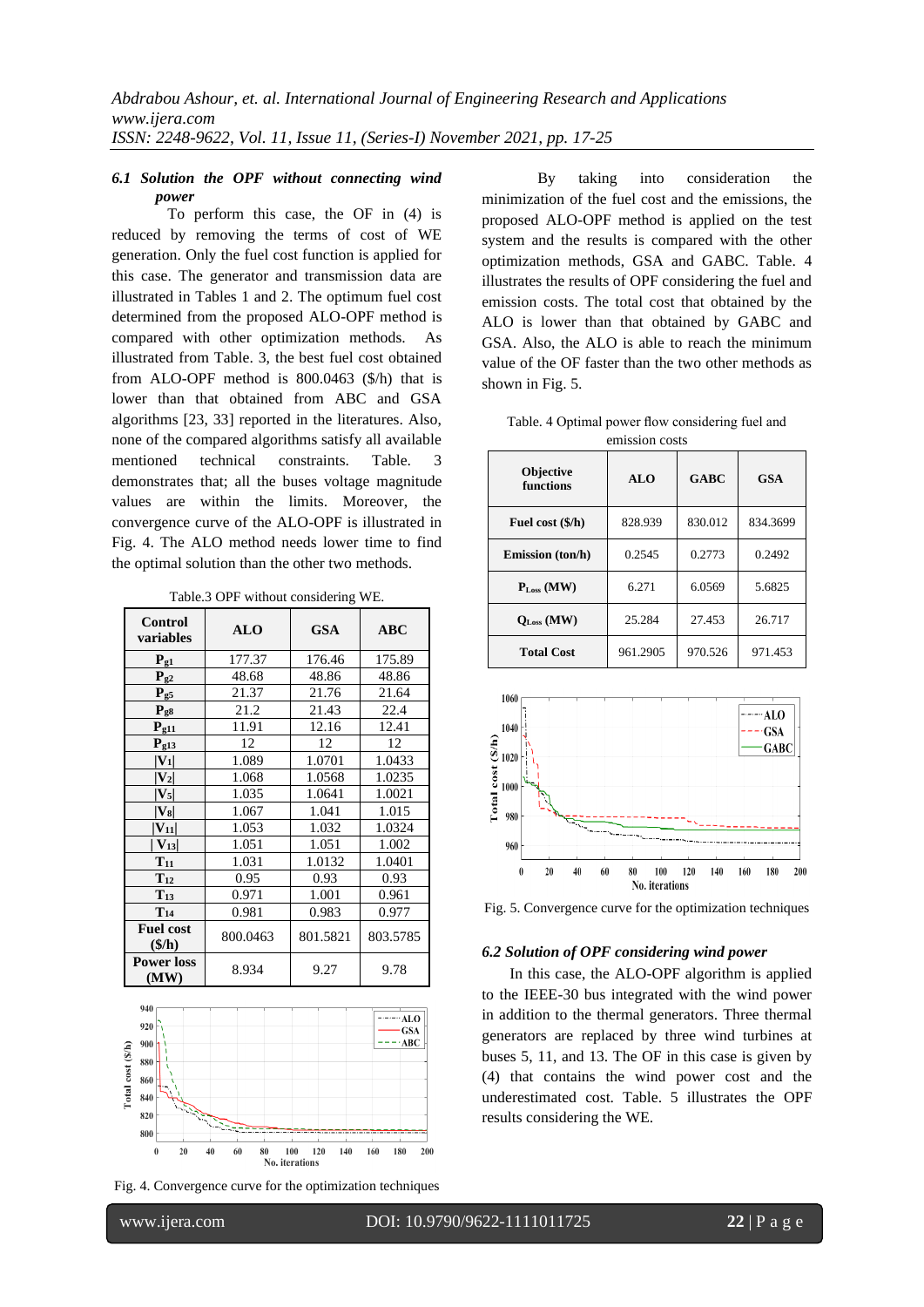| Control<br>variables                       | <b>ALO</b> | <b>GABC</b> | <b>GSA</b> |  |  |
|--------------------------------------------|------------|-------------|------------|--|--|
| $P_{g1}$                                   | 50.14      | 50.22       | 56.53      |  |  |
| $P_{g2}$                                   | 20.28      | 20.58       | 34.285     |  |  |
| $P_{W5}$                                   | 60         | 60          | 50.729     |  |  |
| $P_{g8}$                                   | 34.56      | 35          | 65.956     |  |  |
| $P_{W11}$                                  | 60         | 60          | 40.405     |  |  |
| $P_{W13}$                                  | 60         | 59.999      | 39.162     |  |  |
| $ V_1 $                                    | 1.0333     | 1.05431     | 1.043      |  |  |
| $ V_2 $                                    | 1.0138     | 1.04764     | 1.0089     |  |  |
| $ V_5 $                                    | 1.0236     | 1.033       | 1.0092     |  |  |
| $ V_8 $                                    | 1.048      | 1.0437192   | 1.06       |  |  |
| $ V_{11} $                                 | 1.036      | 1.0801729   | 1.082      |  |  |
| $ V_{13} $                                 | 1.009      | 1.0776187   | 1.071      |  |  |
| $T_{11}$                                   | 1.034      | 1.015       | 1.032      |  |  |
| $T_{12}$                                   | 0.991      | 0.948       | 0.96       |  |  |
| $T_{13}$                                   | 1.025      | 1.003       | 0.989      |  |  |
| $T_{14}$                                   | 1.004      | 0.995       | 0.962      |  |  |
| <b>Fuel cost</b><br>$(\frac{\epsilon}{h})$ | 817.35     | 819.2931    | 864.13     |  |  |

| Table 5 OPF considering WE |            |             |    |  |  |
|----------------------------|------------|-------------|----|--|--|
| ontrol<br><b>iables</b>    | <b>ALO</b> | <b>GABC</b> | C  |  |  |
| $P_{g1}$                   | 50.14      | 50.22       | 51 |  |  |



Fig. 6. Convergence curve for the optimization techniques

# **VII.CONCLUSION**

A novel optimization algorithm has been applied in this paper to find the optimum solution of the OPF problem. It is applied for different objective functions; fuel cost, wind power cost, underestimation of wind power cost, and emission penalty cost. The proposed method (ALO) was compared with to evolutionary algorithms; GSA and GABC and ABC. From the results, the proposed optimization algorithm was able to find the optimum control variables for the OPF problem to satisfy the minimum cost and thus suitable for solving the nonsmooth and complex problems.

#### **REFERENCES**

- [1]. M. H. Albadi, E. F. El-Saadany, "Impacts of wind power variability on generation costs – an overview," Journal of Engineering Research, vol. 2, no. 2, 2010, pp. 24–31.
- [2]. M. Milligan, B. Kirby, "Calculating wind integration costs: separating wind energy value

from integration cost impacts," Technical report, NREL/TP-550-46275; July 2009.

- [3]. A. Y. Hatata, A. A. Hafez, "Ant lion optimizer versus particle swarm and artificial immune system for economical and eco‐ friendly power system operation," Int. Trans. Electr. Energ. Syst., vol. 29, no. 4, 2018, pp. 1-30.
- [4]. H. Dommel, W. Tinney," Optimal power flow solutions," IEEE Trans. Power Appar. Syst., vol. 87, no.10, 1968, pp.1866–1876.
- [5]. O. Alsac, B. Stott, "Optimal load flow with steadystate security," IEEE Trans. Power Appar. Syst., vol. 93, no. 3, 1974, pp. 745–751.
- [6]. S. K. Mukherjee, "Optimal power flow by linear programming-based optimization," Southeastcon '92, Proceedings., IEEE, vol. 2, 1992, pp. 527 – 529.
- [7]. T. S. Chung and Ge Shaoyun, "A recursive LPbased approach for optimal capacitor allocation with cost-benefit consideration", Electric Power Syst. Research, vol. 39, pp. 129-136, 1997.
- [8]. E. Lobato, L. Rouco, M. I. Navarrete, R. Casanova and G. Lopez, "An LP-based optimal power flow for transmission losses and generator reactive margins minimization", in Proc. of IEEE porto power tech conference, Portugal, Sept. 2001
- [9]. J. A. Momoh, "A generalized quadratic-based model for optimal power flow", CH2809- 2/89/0000-0261 \$1.00 © 1989 IEEE, pp. 261- 267.
- [10]. N. Grudinin, "Reactive power optimization using successive quadratic programming method", IEEE Trans. Power Syst., vol. 13, no. 4, Nov. 1998, pp. 1219-1225.
- [11]. G. F. Reid and L. Hasdorff, "Economic dispatch using quadratic programming," Transactions on Apparatus and Power Systems, vol. 92, no. 6, Nov. 1973, pp. 2015-2023.
- [12]. S. D. Chen and J. F. Chen, "A new algorithm based on the Newton-Raphson approach for realtime emission dispatch", Electric Power Syst. Research, vol. 40, 1997, pp. 137-141.
- [13]. H. Ambriz-Pérez, E. Acha, C. R. Fuerte-Esquivel, A. De la Torre, "Incorporation of a UPFC model in an optimal power flow using Newton's method," IEE Proceedings - Generation, Transmission and Distribution, vol. 145, no. 3, May 1998.
- [14]. J. A. Momoh and J. Zhu, "Multi-area power systems economic dispatch using nonlinear convex network flow programming", Electric Power Syst. Research, vol. 59, 2001, pp. 13-20.
- [15]. D. Pudjianto, S. Ahmed, G. Strbac, "Allocation of VAR support using LP and NLP based optimal<br>power flows", IEE proc.- Generation, Generation, Transmission and Distribution, vol. 149, no. 4, 2002, pp. 377-383.
- [16]. G. L. Torres, "An interior-point method for nonlinear optimal power flow using voltage rectangular coordinates Power Systems," IEEE Transaction, vol. 13, 1998, pp. 1211-1218.
- [17]. Castro Nuovo, Edgardo D., Jorge M. Campagnolo, and Roberto Salgado. "New versions of interior point methods applied to the optimal power flow